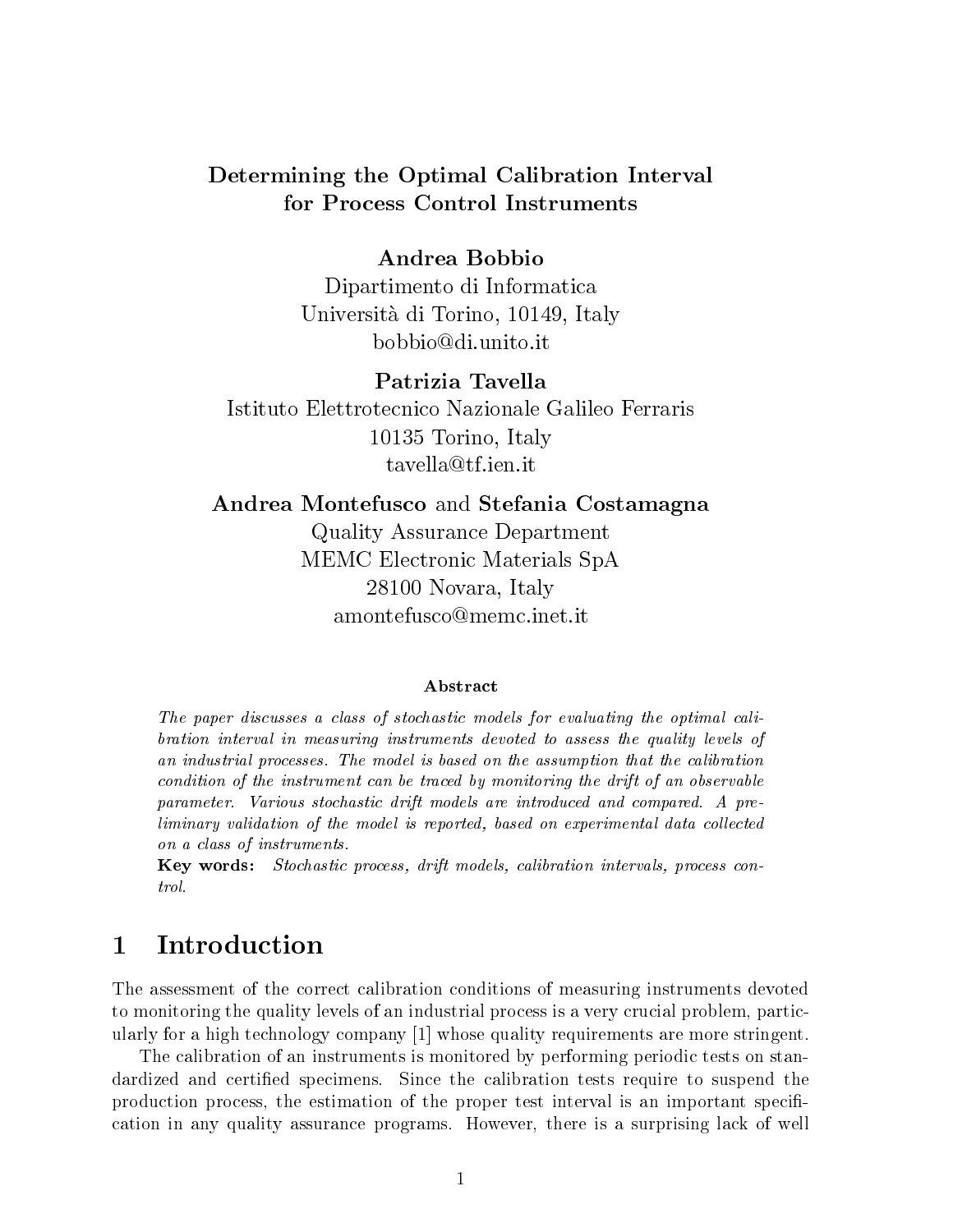established and recommended methods in the international standards [2, 1]. The methods surveyed in [1] are mostly of statistical nature and can be correctly applied to large inventories of instruments, only.

The paper proposes to resort to a stochastic model that can be tailored to a single equipment. The method consists in modeling the drift of an observable parameter of the instrument, whose possible variation is bounded by a predefined tolerance level, by means of a stochastic process in time. The calibration interval is finally related to the distribution function of the first passage time of the drift process across the assigned tolerance threshold.

# <sup>2</sup> Stochastic Drift Models

The calibration condition of a given instrument can be determined by measuring the deviation of an observable parameter with respect to a preassigned value assumed as the correct one. The measured deviation undergoes a drift that can be represented by a stochastic model [3].

Let  $z(t)$  be the value of the measured parameter at time t. The drift in the parameter value is supposed to be caused by a sequence of discrete random shocks whose amplitude is a stochastic variable x with known cumulative distribution function (cdf)  $F_x(x)$  [4].  $z(t)$  is related to the sequence of shocks by some suitable functional. Different hypotheses on the functional dependence of the total drift on the single shock give rise to different stochastic models. Let <sup>a</sup> be a simmetric bilateral tolerance threshold on the measured parameter  $z(t)$ . The instruments is considered out of tolerance when the total deviation  $z(t)$  exceeds the level  $+a$  or  $-a$ .

Let T be the time at which the drift process reaches the value  $\pm a$  for the first time.

$$
T = \min\left\{t : |z(t)| < a\right\} \tag{1}
$$

T is a random variable with cdf  $H_T(t) = Pr\{T \le t\}$  and survival function  $\overline{H}_T(t)$  =  $1 - H_T(t)$ .

Given a confidence level  $\alpha$  (e.g.  $\alpha = 0.95$ ) the calibration interval  $\theta$  is defined by

$$
H_T(\theta) = 1 - \alpha \tag{2}
$$

We examine four cases by combining two models on the nature of the accumulation of the drift with two models on the sequence of the shocks. Specially, the drift can be without memory (single shock) or additive, and the sequence of the successive shocks can be equispaced or random.

The drift process is without memory if the subsequent shocks are uncorrelated and do not have any cumulative effect. Hence, the total drift  $z(t)$  is equal to the value of the last shock, and the instrument goes out of tolerance when a single shock exceeds the threshold  $\pm a$ . In the additive model the effect of the subsequent shocks add and the total drif  $z(t)$  is equal to the sum of the shock amplitudes. The threshold is reached when the sum of the successive shock amplitudes exceeds the threshold  $\pm a$ .<br>The object of the subsequent analysis is to derive the survival function  $\overline{H}_T(t)$  in the

different cases, so that the calibration interval  $\theta$  can be evaluated from (2).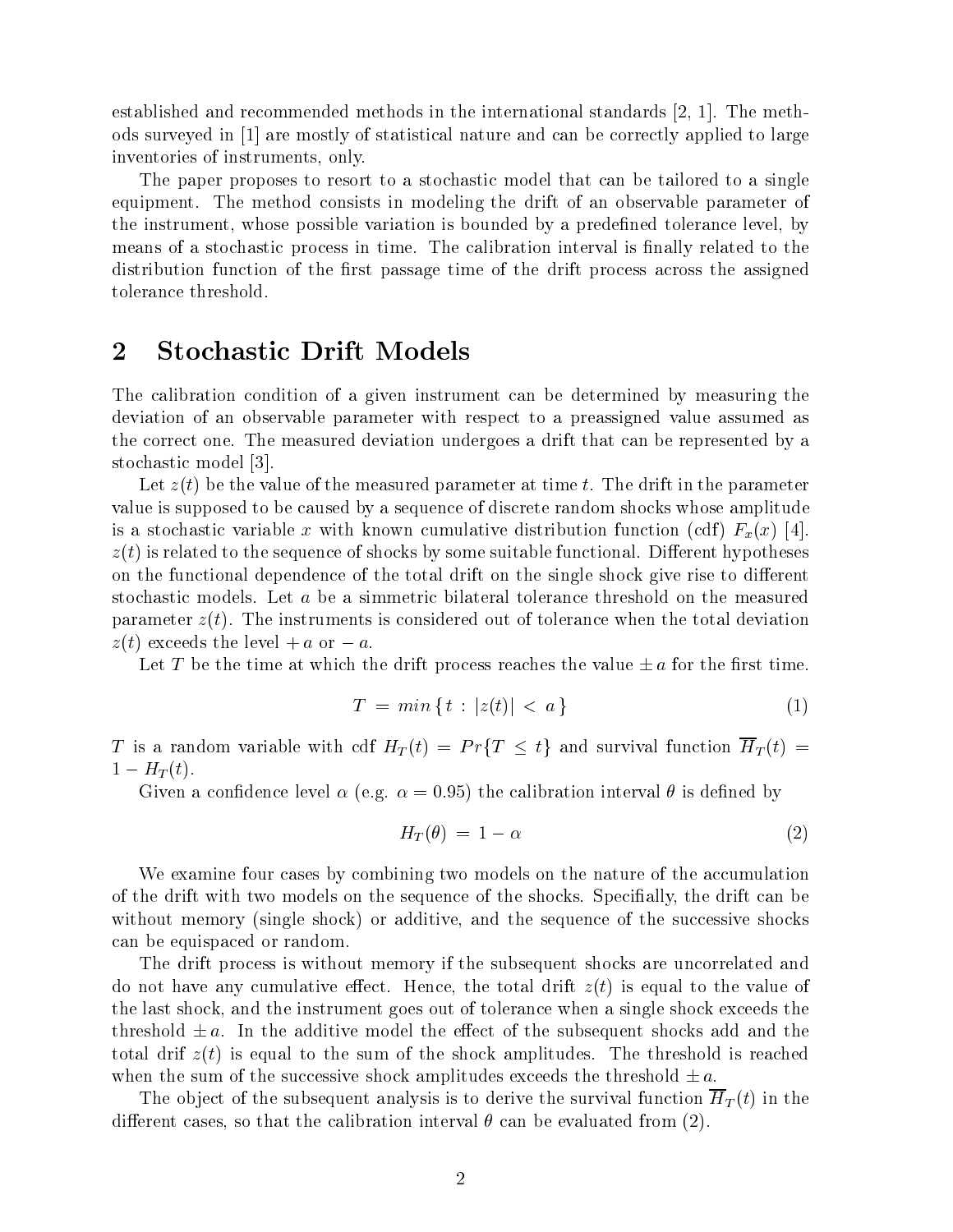## 2.1 Equispaced shocks

The parameter x is measured at equispaced intervals  $\Delta t$ .

#### Non-cumulative drift

The measured deviations are uncorrelated. Hence,  $z(k \Delta t) = x_k$  and the out of tolerance condition is reached only when a single deviation  $x$  occurs with amplitude greater than  $\pm a$ . The probability of surviving the first k intervals is given by:

$$
\overline{H}_T(k \Delta t) = Pr\{T > k \Delta t\} = Pr\{|x_k| < a, |x_{k-1}| < a, \dots, |x_1| < a\}
$$
 (3)

If the deviations are independent with the same distribution, Equation (3) becomes:

$$
\overline{H}_T(k \, \Delta t) = [F_x(-a, a)]^k = [F_x(a) - F_x(-a)]^k \tag{4}
$$

and  $\overline{H}_T(0) = 1$ 

#### Additive drift

Let us introduce the random variable  $s_k$  representing the cumulative drift up to the  $k$ -test:

$$
z(k \Delta t) = s_k = \sum_{i=1}^{k} x_i
$$
 (5)

With the above notation:

$$
\overline{H}_T(k \, \Delta t) \ = \ Pr\{|s_k| < a, \, |s_{k-1}| < a, \, \dots, \, |s_1| < a\} \tag{6}
$$

### 2.2 Random Shocks

The drift process is caused by shocks occurring randomly in time according to a point process  $N(t)$ . The amplitude of each shock is a random variable x of cfd  $F_x(x)$ . The process is completely specified if the probability  $P_k(t)$  of having k shocks at time t is known.

If the sequence of the random shocks in time is supposed to occur according to a Poisson process of rate  $\lambda$ , we have:

$$
P_k(t) = Pr\{N(t) = k\} = e^{-\lambda t} \frac{(\lambda t)^k}{k!}
$$
\n<sup>(7)</sup>

The survival probability becomes, in this case:

$$
\overline{H}_T(t) = \sum_{k=0}^{\infty} \overline{H}_T(t \mid k) \cdot Pr\{N(t) = k\} = \sum_{k=0}^{\infty} \overline{H}_T(t \mid k) \cdot e^{-\lambda t} \frac{(\lambda t)^k}{k!}
$$
(8)

Where  $\overline{H}_T(t|k)$  is the survival probability at time t conditioned on the occurrence of k shocks in  $0 - t$ , and is derived from Equation (3) for the non-cumulative drift and from Equation (6) for the additive drift.

An interesting result derived from  $[4]$  is that under the only hypothesis that x is positive, the survival probability  $\overline{H}_T(t)$  is Increasing Hazard Rate in Average (IHRA).